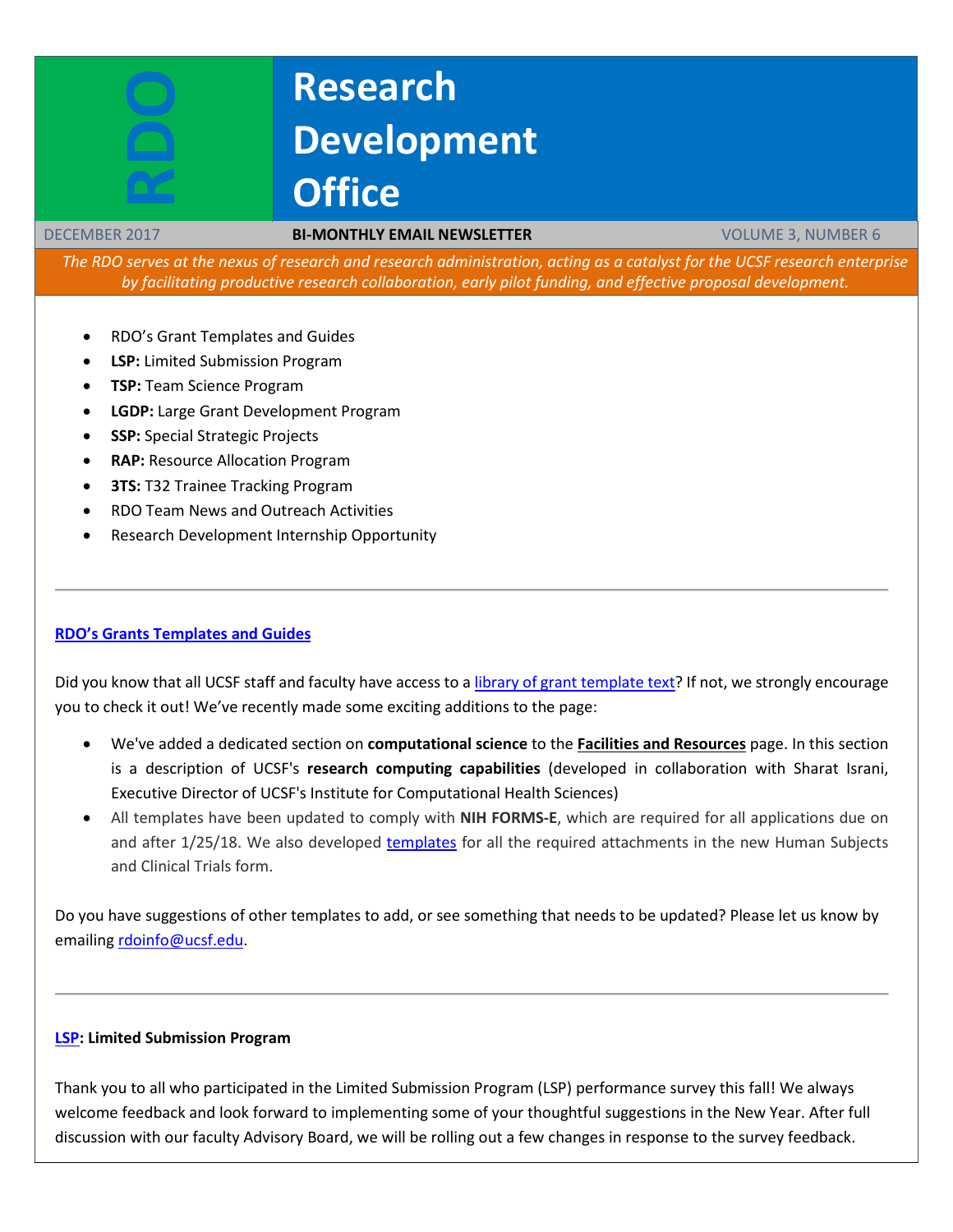Starting January 1, 2018:

- 1. All LSP deadlines will be moved from 10 am to **midnight**.
- 2. **"Current Support"** will no longer be requested in the pre-application.
- 3. For optimal transparency, the LSP will now **publish the nominees** on our website.
- 4. **Quarterly emails** will be sent to notify subscribers of upcoming recurring opportunities.
- 5. The standard project summary requirement will be reduced from 2 pages to **1 page\***.

# **\*(This will not impact all opportunities; Please refer to the specific announcement for required materials.)**

# Starting Spring 2018:

1. For optimal transparency, the LSP will **publish the nominees** on our website.

We also wanted to take this opportunity to remind the community of a couple aspects of the LSP: deadlines and feedback.

It's a domino effect: Unfortunately, many funding agencies release limited submission opportunities with only a few weeks until the deadline. Our goal will always be to ensure that the applicant is given as much time as possible to get a competitive proposal together. Therefore, we are often forced into a very quick turnaround time window for applications in our internal review and selection process. This time constraint on our reviewers is also the reason that we are often unable to provide review feedback to all applicants; reviewers often have only a week to review and select a nominee. Nevertheless, reviewers are always given the option to provide feedback to applicants.

Please contac[t limitedsubmissions@ucsf.edu](mailto:limitedsubmissions@ucsf.edu) with any further questions or concerns. Thank you for your continued support of the LSP!

# **Current LSOs of note:**

| <b>Internal Deadline</b>       | <b>Sponsor</b>                  | <b>Opportunity Title</b> |
|--------------------------------|---------------------------------|--------------------------|
| January $4th$ , 2018           | Vallee Foundation               | Vallee Scholars          |
| January 9 <sup>th</sup> , 2018 | Gordon & Betty Moore Foundation | Moore Inventor Fellows   |

**Important Links:** More information about the LSP & Current LSO listings[: rdo.ucsf.edu/LSP.](http://rdo.ucsf.edu/limited-submission-program-lsp)

# **[TSP:](http://rdo.ucsf.edu/team-science-research-innovation-program-tsrip) Team Science Program**

The TSP develops and facilitates intra- and extramural networking events enabling participating researchers to meet investigators outside their usual circle of collaborators in order to foster a broader network, and to brainstorm new research ideas or expand the aims of their current work.

# **Updates**

We revamped our [website](http://rdo.ucsf.edu/team-science-program) to make it easier for visitors to find the information they're looking for! Take a look and let [us know what you think.](mailto:page.sorensen@ucsf.edu?subject=TSP%20website%20changes)

# **Upcoming Events**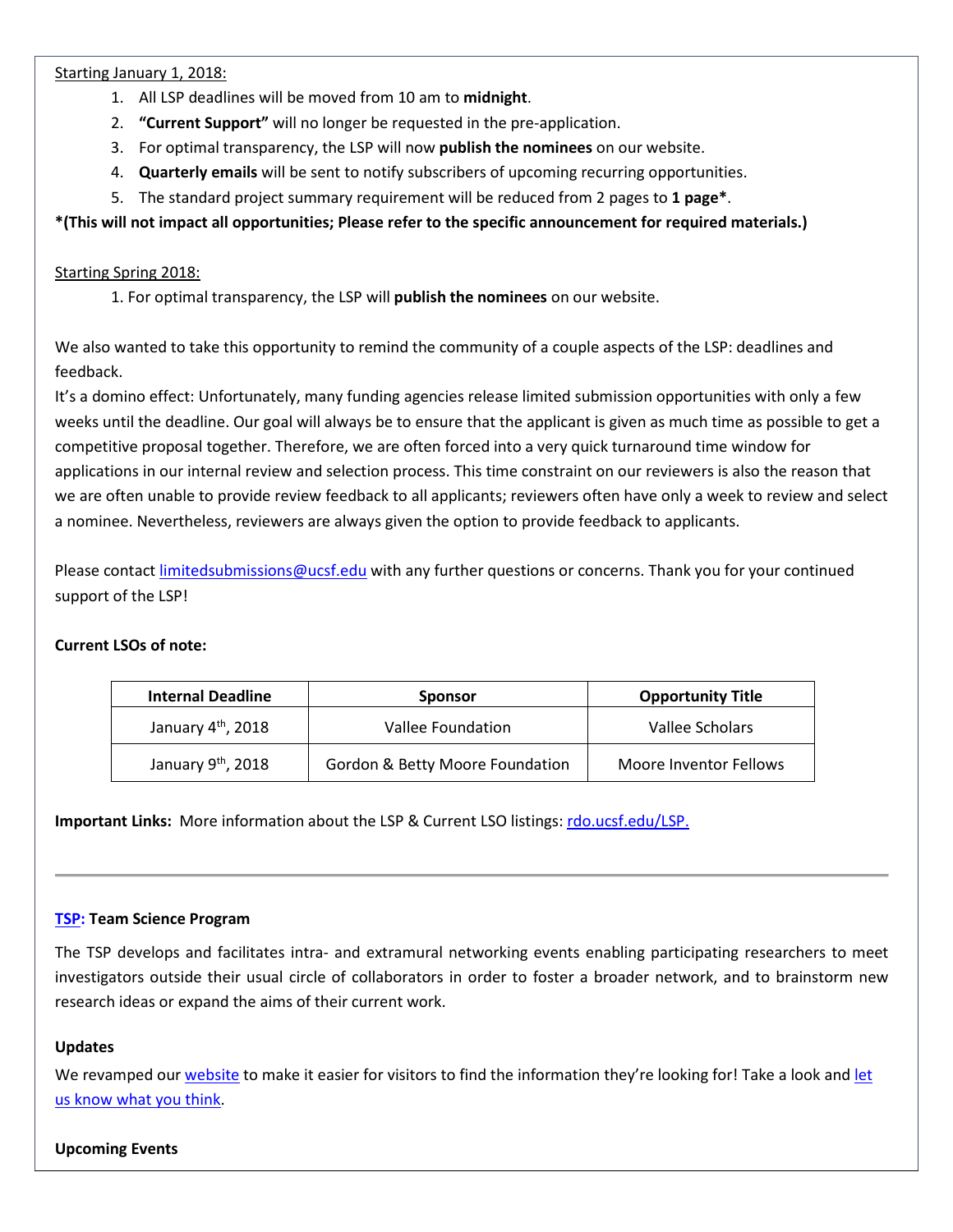**NGO Founders Meetup:** Have you founded an NGO? Do you want to in the future? Want to meet with other NGO founders who have negotiated this role as well as their role as a UCSF faculty member? In partnership with the Global Maternal Newborn Health Research Cooperative led by Dr. Dilys Walker and Hannah Park, we are hosting an event for UCSF faculty to learn about starting and running a non-profit organization. Join us on January 8, 2018 from 3:30-5:30pm on the Mission Bay Campus. Visit our [Eventbrite page](http://www.eventbrite.com/e/ngo-founders-meetup-tickets-41019040053?aff=website) for further details and to register.

**In the Mix:** We are hosting an event to encourage cross-institutional collaboration between UCSF and San Francisco State University. The theme of the event is 'Finding Patterns in Big Data'. We will welcome UCSF researcher, Cristin Kearns, DDS, MBA, to speak about her work on the sugar industry papers. This event is scheduled for 5-7pm on January 18, 2018 at the UCSF Parnassus campus. Visit our [Eventbrite page](https://www.eventbrite.com/e/sf-in-the-mix-tickets-40912254655?aff=website) for further details and to register.

**Marcus Mixer 2:** We are hosting the second annual Mixer for the Marcus Program in Precision Medicine Innovation (MPPMI). Join us on February  $21^{st}$ , from 3:30-5:30pm, to network with colleagues pursuing precision medicine innovations. Please [register here](https://www.eventbrite.com/e/marcus-mixer2-a-networking-event-for-the-marcus-program-mppmi-tickets-39845792839?aff=RDOWebsite) if you're interested in participating.

**Autoimmunity Research Networking Event:** Join UCSF researchers for an afternoon team science event focused on autoimmune disease research. We are organizing this event in partnership with the Vice Chancellor for Research, Dr. Lindsey Criswell. The goal of the event is to introduce faculty who focus on different aspects of autoimmunity and autoimmune disease research to each other and spark new collaborations between silos. Visit our [Eventbrite page](https://www.eventbrite.com/e/autoimmunity-research-networking-event-tickets-40953374646?aff=website) for further details and to register.

If you are building a team or interested in developing a networking event, please contac[t Page Sorensen.](mailto:page.sorensen@ucsf.edu)

# **[LGDP:](http://rdo.ucsf.edu/large-grant-development-program-lgdp) Large Grant Development Program**

# **Recently Supported Projects**

'Tis the season for NCI proposals! One proposal we are supporting would establish a Project Program Grant (P01 mechanism) to elucidate risk factors for and mechanisms of adverse effects associated with neurotoxic chemotherapy. The second is a collaboration between UCSF and the Chan Zuckerberg Biohub to establish a Human Tumor Atlas Research Center (U2C mechanism).

# **Large Grant Support**

If your team will soon be developing a large, multi-investigator proposal, our Large Grant Development Program (LGDP) is here to help! Here are just some of the services that the LGDP can provide:

- Strategy and grantsmanship input
- Project management of the proposal preparation process
- Technical writing and editing

Please note that Kristin Dolan, program manager of LGDP, will be out on maternity leave starting at the end of December and is not due back until May, 2018. Please join us in wishing Kristin the best as she and her husband welcome their first child!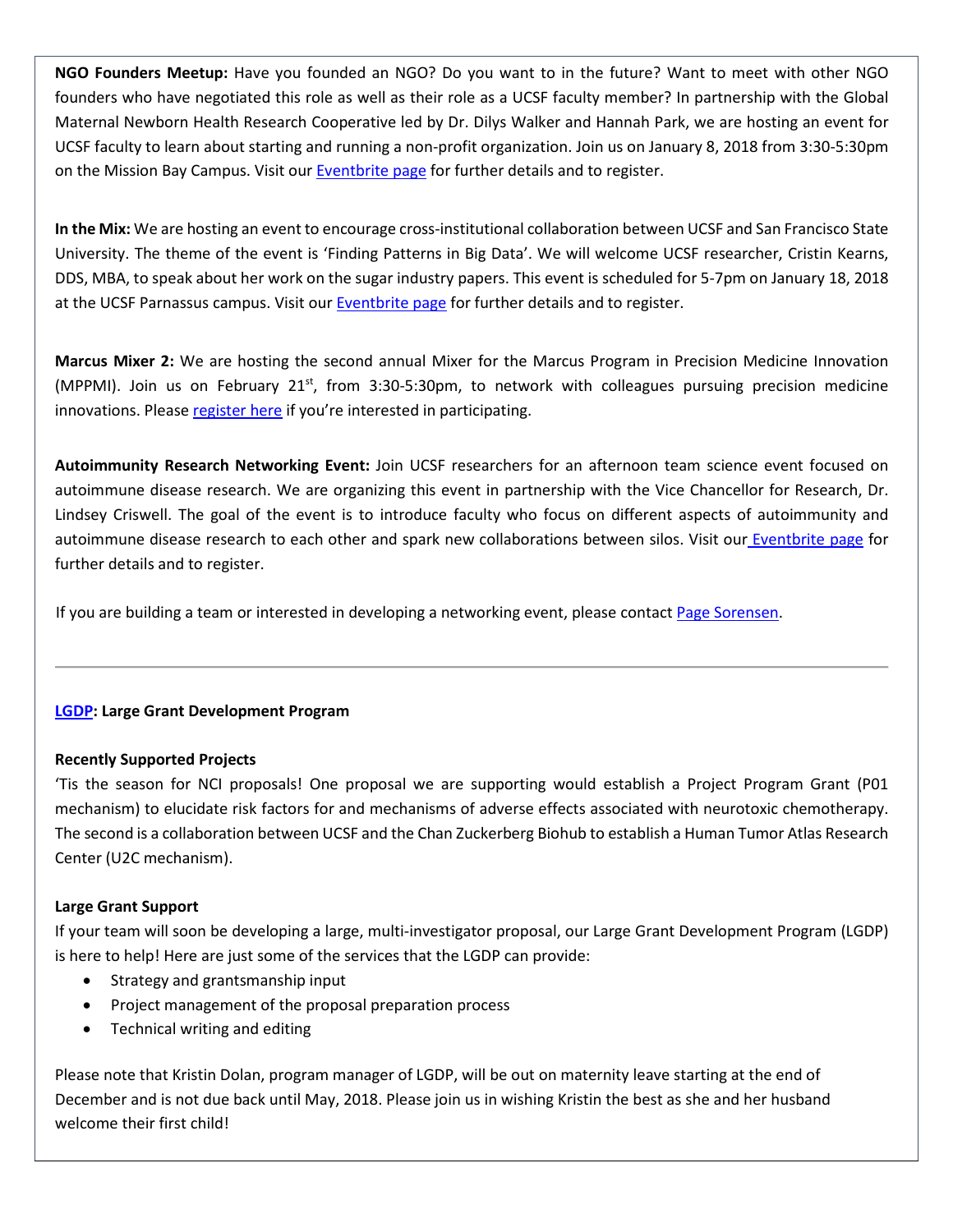# **[SSP:](http://rdo.ucsf.edu/special-strategic-projects-ssp) Special Strategic Projects**

The RDO hosted a team fro[m Digital Science,](https://www.digital-science.com/about-us/) a technology company that provides a suite of research analytic tools, for an informational seminar followed by hands-on deeper-dive workshops on three of their tools – Elements, Dimensions, and Figshare. We will continue to seek ways to support data-driven decision-making at UCSF.

# **[RAP:](https://rap.ucsf.edu/) Resource Allocation Program**

# **Fall Cycle Funding Results available before winter break**

This Fall Cycle, RAP received a total of 165 proposals. Of these, 16 were submitted to the Catalyst Program and will be reviewed independently from RAP. The 11 RAP review committees have completed the review of 149 proposals.

The final scores and reviews for each application in the competition were submitted to the RAP Consortium Funding Agencies. Each agency met to decide their funding priorities.

On December 15<sup>th</sup>, all faculty Directors and Program Managers of the participating agencies convened in person to make the final funding decisions. It is during this "horse-trading" meeting that the beauty of RAP as a consortium manifests its value. Agencies help each other in trying to fund as much good science as possible. The decisions made during the final meeting are currently being confirmed.

Once the final funding decisions are confirmed, all applicants will be notified of the results and receive feedback. The funding agencies are responsible for all post-award activities, interacting directly with their respective awardees and their financial analysts.

The statistics of the Fall Cycle and the names of the awardees will be posted on the RAP website under "Resources". This is done for transparency, and to stimulate collaborations and to offer opportunities to link with new colleagues.

The deadlines for the next funding cycle - Spring 2018 - are posted on the homepage of the RAP website.

- Call for Applications: January 29, 2018
- Deadline to Submit Applications: February 26, 2018

Stay tuned in the next newsletter for results of RAP program performance surveys targeting Spring 2017 applicants and 2017 RAP Consortium members.

# **[3TS:](https://accelerate.ucsf.edu/training/t32-resources#tracking)** T32 Trainee Tracking Program

The T32 Trainee Tracking System program is an application with the goal to support faculty and staff in actively preparing for T32 grant renewals by helping them with several of the required data tables. The program also provides institutional support outside of the 3TS, such as 'how-to' guides to assist faculty and staff involved in preparing a T32 renewal application and notices to the community about changes coming from the NIH.